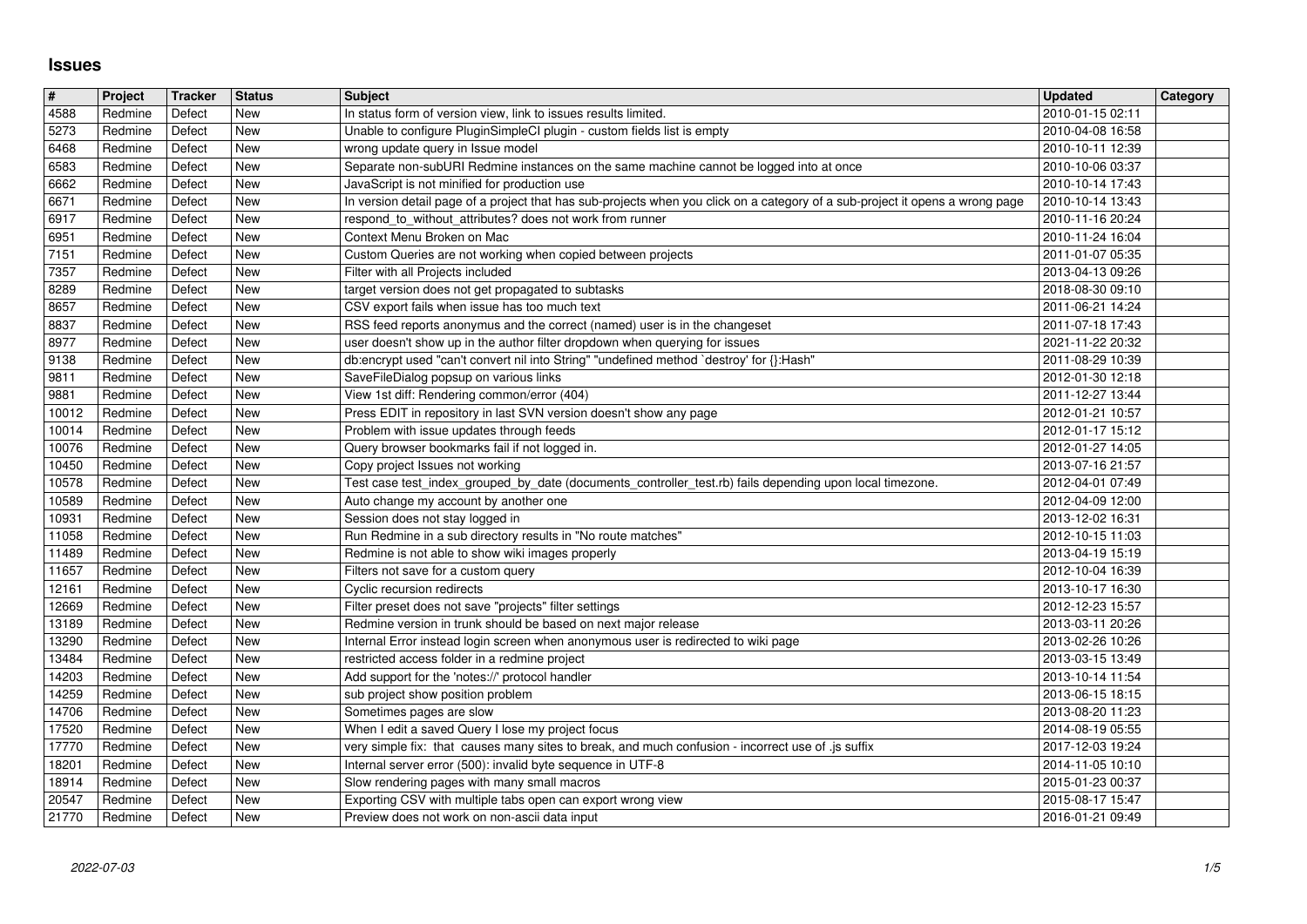|                | Project            | Tracker          | <b>Status</b>                    | <b>Subject</b>                                                                                                                                                                            | <b>Updated</b>                       | Category |
|----------------|--------------------|------------------|----------------------------------|-------------------------------------------------------------------------------------------------------------------------------------------------------------------------------------------|--------------------------------------|----------|
| 24426<br>25141 | Redmine<br>Redmine | Defect<br>Defect | <b>New</b><br>New                | sqlserver2014:chang issues parentld success but view is wrong<br>Changing the scope and resetting the position of an acts_as_positioned object inserts it at the one-before-last position | 2016-11-24 07:47<br>2017-02-21 16:46 |          |
| 27693<br>27902 | Redmine<br>Redmine | Defect<br>Defect | <b>New</b><br>New                | In queries, operator "Any" should be "Not empty"<br>Overview page is very slow for private projects with large number of members                                                          | 2017-12-27 17:07<br>2020-08-21 09:50 |          |
| 27990          | Redmine            | Defect           | <b>New</b>                       | Roadmap Issues null on selection of version custom field                                                                                                                                  | 2018-02-04 15:40                     |          |
| 28069<br>28078 | Redmine<br>Redmine | Defect<br>Defect | New<br><b>New</b>                | Queries 403 error if query author is not in the roles list<br>Workflows inconsistencies when removing "add/edit issue" permission to a role which already has a workflow defined          | 2018-01-25 10:44<br>2018-01-25 18:14 |          |
| 28111          | Redmine            | Defect           | New                              | Redmine Permissions - option to combine "Non member" role with others                                                                                                                     | 2018-01-31 11:58                     |          |
| 28127<br>28807 | Redmine<br>Redmine | Defect<br>Defect | <b>New</b><br><b>New</b>         | It is impossible to filter the trackers by project in the XML/REST-API<br>Cannot search in a case-insensitive manner                                                                      | 2019-03-27 00:28<br>2018-05-28 04:39 |          |
| 28871          | Redmine            | Defect           | <b>New</b>                       | Adding the window AD activity directory to verify redmine permissions is failed                                                                                                           | 2018-05-27 04:18                     |          |
| 29511<br>30055 | Redmine<br>Redmine | Defect<br>Defect | New<br>New                       | cpu 100%<br>Keep it from one job to the next                                                                                                                                              | 2018-09-06 09:47<br>2018-12-05 08:45 |          |
| 31111<br>31341 | Redmine<br>Redmine | Defect<br>Defect | New<br>New                       | About custom fields in List format or Key/value list format<br>install redmine on windows                                                                                                 | 2019-03-28 21:22<br>2019-05-10 13:17 |          |
| 31710          | Redmine            | Defect           | <b>New</b>                       | Assigned on search issues not ordered by name                                                                                                                                             | 2019-07-11 20:43                     |          |
| 31755<br>31831 | Redmine<br>Redmine | Defect<br>Defect | <b>New</b><br>New                | Couldn't download Redmine by curl in Debian buster<br>Back url parse in validation                                                                                                        | 2019-07-22 09:40<br>2019-08-01 10:49 |          |
| 31886          | Redmine            | Defect           | <b>New</b>                       | There is no limitation for the content of news                                                                                                                                            | 2019-08-13 07:41                     |          |
| 32442<br>32558 | Redmine<br>Redmine | Defect<br>Defect | <b>New</b><br>New                | Upgrade vom 2.x to 4.0.5 fails when invoking "rake db:migrate RAILS_ENV=production"<br>Distinct can be removed                                                                            | 2019-11-10 16:12<br>2019-12-06 04:07 |          |
| 32610          | Redmine            | Defect           | New                              | A inner join can be removed                                                                                                                                                               | 2019-12-11 18:24                     |          |
| 32612<br>32762 | Redmine<br>Redmine | Defect<br>Defect | New<br><b>New</b>                | Distinct can be removed due to unique constraint in database<br>Unicode character fails edit Issue                                                                                        | 2019-12-11 18:31<br>2022-02-14 20:51 |          |
| 34176          | Redmine            | Defect           | New                              | Empty page reponses on Redmine 3.4.5.stable                                                                                                                                               | 2020-10-27 18:10                     |          |
| 35102<br>35382 | Redmine<br>Redmine | Defect<br>Defect | New<br><b>New</b>                | Issue Tracking Details are showning issue statuses even if they are not used within the project<br>Copy Project Tracker and Tasks and relations                                           | 2021-04-15 11:02<br>2022-01-27 21:08 |          |
| 35732<br>35885 | Redmine<br>Redmine | Defect<br>Defect | <b>New</b><br><b>New</b>         | Clean up and reorder Redmine Wiki<br>the change of routing raw files from repositories not included in the upgrade proces/manual                                                          | 2021-12-16 09:47<br>2021-09-24 17:32 |          |
| 36260          | Redmine            | Defect           | New                              | Gantt error                                                                                                                                                                               | 2021-11-30 11:55                     |          |
| 36273<br>36794 | Redmine<br>Redmine | Defect<br>Defect | New<br>New                       | Modifying the source code of the plugin does not reload it in trunk 21295<br>Issue copying ignores workflow rules                                                                         | 2021-12-02 15:21<br>2022-03-17 16:46 |          |
| 36814          | Redmine            | Defect           | New                              | Can't login in after upgrading to rev. 21486                                                                                                                                              | 2022-03-24 04:32                     |          |
| 37048<br>37165 | Redmine<br>Redmine | Defect<br>Defect | <b>New</b><br>New                | generate redmine_plugin is broken for Redmine 5<br>Can not get anonymous user using User.find                                                                                             | 2022-05-24 10:41<br>2022-05-27 04:15 |          |
| 37241          | Redmine            | Defect           | <b>New</b>                       | Installation plugins get problem " /zeitwerk/kernel.rb:35:in `require': cannot load such file"                                                                                            | 2022-06-14 08:36                     |          |
| 37257<br>10532 | Redmine<br>Redmine | Defect<br>Defect | <b>New</b><br>Resolved           | Conflict when update sub-project of<br>migrate_from_mantis script fails with missing table name                                                                                           | 2022-06-16 16:30<br>2014-04-19 10:17 |          |
| 1628           | Redmine            | Defect           | Reopened                         | redmine sends http on forms on https server                                                                                                                                               | 2010-12-19 04:58                     |          |
| 29512<br>35062 | Redmine<br>Redmine | Defect<br>Defect | Confirmed<br>Confirmed           | Test failures with redmine-3.4.6.zip in development mode<br>Back URLs with <t+ break<="" operator="" td=""><td>2022-01-20 02:16<br/>2022-01-18 20:10</td><td></td></t+>                   | 2022-01-20 02:16<br>2022-01-18 20:10 |          |
| 16299          | Redmine<br>Redmine | Defect<br>Defect | Needs feedback<br>Needs feedback | Custom Issue field is not saved while issue is created<br>db migrate error from old version to 2.6                                                                                        | 2015-07-01 19:55<br>2015-03-26 11:41 |          |
| 19174          | 2022-07-03         |                  |                                  |                                                                                                                                                                                           |                                      | 2/5      |
|                |                    |                  |                                  |                                                                                                                                                                                           |                                      |          |
|                |                    |                  |                                  |                                                                                                                                                                                           |                                      |          |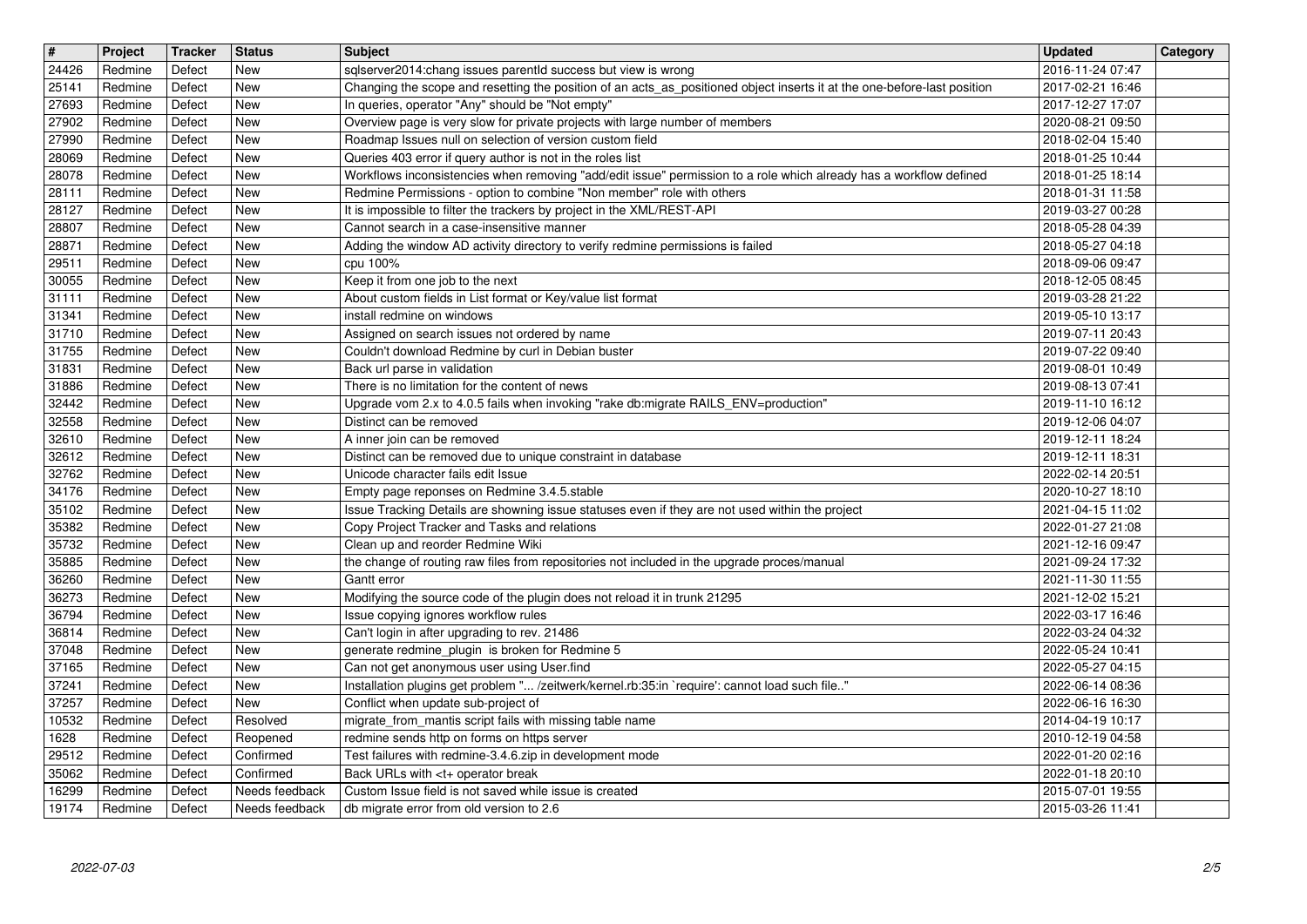| $\overline{\mathbf{H}}$<br>20042 | Project<br>Redmine | Tracker<br>Defect  | <b>Status</b><br>Needs feedback  | <b>Subject</b><br>A test fail when running it with PostgreSQL                                                                                                                                 | <b>Updated</b><br>2021-01-18 09:00   | Category |
|----------------------------------|--------------------|--------------------|----------------------------------|-----------------------------------------------------------------------------------------------------------------------------------------------------------------------------------------------|--------------------------------------|----------|
| 20153<br>25222                   | Redmine<br>Redmine | Defect<br>Defect   | Needs feedback<br>Needs feedback | Ajax indicator ajaxComplete/ajaxStop do not fire at (document).ready<br>404 error when visiting project's repository tab without a main repository                                            | 2015-07-22 01:59<br>2017-02-28 21:09 |          |
| 25342<br>26508                   | Redmine<br>Redmine | Defect<br>Defect   | Needs feedback<br>Needs feedback | ActionView::Template::Error (undefined method `accessor' for # <activerecord::type::value:0xa91ee78>):<br/>excel have wrong column name at custom field</activerecord::type::value:0xa91ee78> | 2018-09-07 22:10<br>2017-08-23 09:43 |          |
| 27067                            | Redmine            | Defect             | Needs feedback                   | Missed task for redmine:plugins:test                                                                                                                                                          | 2017-09-25 05:44                     |          |
| 27126<br>32420                   | Redmine<br>Redmine | Defect<br>Defect   | Needs feedback<br>Needs feedback | Breadcrumbs and Drop-down List corrupted<br>Issue redirect after login not working                                                                                                            | 2017-12-01 13:30<br>2020-10-27 16:12 |          |
| 32852<br>33287                   | Redmine<br>Redmine | Defect<br>Defect   | Needs feedback<br>Needs feedback | Upgrading from Redmine v4.0.5 to v4.1.0 gives 2 errors<br>Issue File Column Attachment Link Error                                                                                             | 2020-02-05 06:39<br>2020-08-16 22:41 |          |
| 34593<br>35608                   | Redmine<br>Redmine | Defect<br>Defect   | Needs feedback<br>Needs feedback | privacy problem on users info<br>ActionView::Template::Error                                                                                                                                  | 2021-01-24 22:45<br>2022-02-13 10:05 |          |
| 35802                            | Redmine            | Defect             | Needs feedback                   | Redmine profile language form lists non-localized languages as English                                                                                                                        | 2021-08-24 23:17                     |          |
| 37109<br>277                     | Redmine<br>Redmine | Defect<br>Feature  | Needs feedback<br><b>New</b>     | Email fields visibility from journal<br>Add mailing lists                                                                                                                                     | 2022-05-30 19:13<br>2008-09-24 12:26 |          |
| 373<br>374                       | Redmine<br>Redmine | Feature<br>Feature | <b>New</b><br><b>New</b>         | Graphical slider for setting "% Done" field<br>Support for milestones/iterations as part of projects                                                                                          | 2013-01-15 11:04<br>2013-03-07 12:22 |          |
| 397                              | Redmine            | Feature            | <b>New</b>                       | "User Story" Agile concept support                                                                                                                                                            | 2010-03-24 20:01                     |          |
| 421<br>426                       | Redmine<br>Redmine | Feature<br>Feature | <b>New</b><br><b>New</b>         | Impersonate user feature<br>In Reports, simple Show Estimated Time/Hours assigned to Each USER                                                                                                | 2017-03-10 13:53<br>2009-05-20 00:23 |          |
| 436<br>466                       | Redmine<br>Redmine | Feature<br>Feature | <b>New</b><br><b>New</b>         | XPlanner & Redmine<br>Add Contact database for all Redime site                                                                                                                                | 2008-12-10 01:51<br>2012-10-30 18:10 |          |
| 470<br>506                       | Redmine<br>Redmine | Feature<br>Feature | New<br><b>New</b>                | Wiki to Documentation publishing<br>Add reports to top menu                                                                                                                                   | 2010-04-28 14:00<br>2016-09-12 20:15 |          |
| 513                              | Redmine            | Feature            | <b>New</b>                       | Different behavior for deployments or users with only one project                                                                                                                             | 2010-06-18 23:29                     |          |
| 537<br>553                       | Redmine<br>Redmine | Feature<br>Feature | <b>New</b><br><b>New</b>         | To Do Lists via Ajax<br>Capistrano Recipes                                                                                                                                                    | 2013-09-13 02:58<br>2016-09-12 20:18 |          |
| 561<br>683                       | Redmine<br>Redmine | Feature<br>Feature | <b>New</b><br><b>New</b>         | Invites<br>Cross project reporting                                                                                                                                                            | 2011-07-13 18:26<br>2012-10-27 23:04 |          |
| 877                              | Redmine            | Feature            | <b>New</b>                       | ability to vary the units used to track time                                                                                                                                                  | 2010-03-22 21:25                     |          |
| 946<br>978                       | Redmine<br>Redmine | Feature<br>Feature | <b>New</b><br><b>New</b>         | Configurable Per-Project Text on New Issue Screen<br>Different trackers on different projects?                                                                                                | 2013-04-10 15:03<br>2013-03-26 16:00 |          |
| 1024<br>1137                     | Redmine<br>Redmine | Feature<br>Feature | <b>New</b><br><b>New</b>         | Remove unneeded .js files to speed page load<br>Project version                                                                                                                               | 2012-10-30 21:32<br>2012-10-27 23:09 |          |
| 1158                             | Redmine            | Feature            | <b>New</b>                       | Polls                                                                                                                                                                                         | 2017-02-04 06:40                     |          |
| 1166<br>1496                     | Redmine<br>Redmine | Feature<br>Feature | New<br>New                       | broadcast<br>Save queries for any project                                                                                                                                                     | 2013-03-18 05:56<br>2008-06-18 21:53 |          |
| 1823<br>1824                     | Redmine<br>Redmine | Feature<br>Feature | New<br>New                       | Yes/No Vote for "Can replicate issue?"<br>Pastebin                                                                                                                                            | 2012-10-28 19:08<br>2011-03-04 21:05 |          |
| 1827                             | Redmine            | Feature            | New                              | [wish] Add another notification option: insert it into the activity page or another one                                                                                                       | 2008-08-28 14:48                     |          |
| 1858<br>1870                     | Redmine<br>Redmine | Feature<br>Feature | New<br>New                       | Provide Resources for Webmasters without access to SSH/Shell<br>Show progress towards the nearest version in the sidebar                                                                      | 2008-09-04 23:52<br>2008-09-08 16:34 |          |
|                                  |                    |                    |                                  | Extend homepage with forums and admin pages                                                                                                                                                   |                                      |          |
|                                  |                    |                    |                                  |                                                                                                                                                                                               |                                      |          |
|                                  |                    |                    |                                  |                                                                                                                                                                                               |                                      |          |
|                                  |                    |                    |                                  |                                                                                                                                                                                               |                                      |          |
|                                  |                    |                    |                                  |                                                                                                                                                                                               |                                      |          |
|                                  |                    |                    |                                  |                                                                                                                                                                                               |                                      |          |
|                                  |                    |                    |                                  |                                                                                                                                                                                               |                                      |          |
|                                  |                    |                    |                                  |                                                                                                                                                                                               |                                      |          |
|                                  |                    |                    |                                  |                                                                                                                                                                                               |                                      |          |
|                                  |                    |                    |                                  |                                                                                                                                                                                               |                                      |          |
|                                  |                    |                    |                                  |                                                                                                                                                                                               |                                      |          |
|                                  |                    |                    |                                  |                                                                                                                                                                                               |                                      |          |
|                                  |                    |                    |                                  |                                                                                                                                                                                               |                                      |          |
|                                  |                    |                    |                                  |                                                                                                                                                                                               |                                      |          |
|                                  |                    |                    |                                  |                                                                                                                                                                                               |                                      |          |
|                                  |                    |                    |                                  |                                                                                                                                                                                               |                                      |          |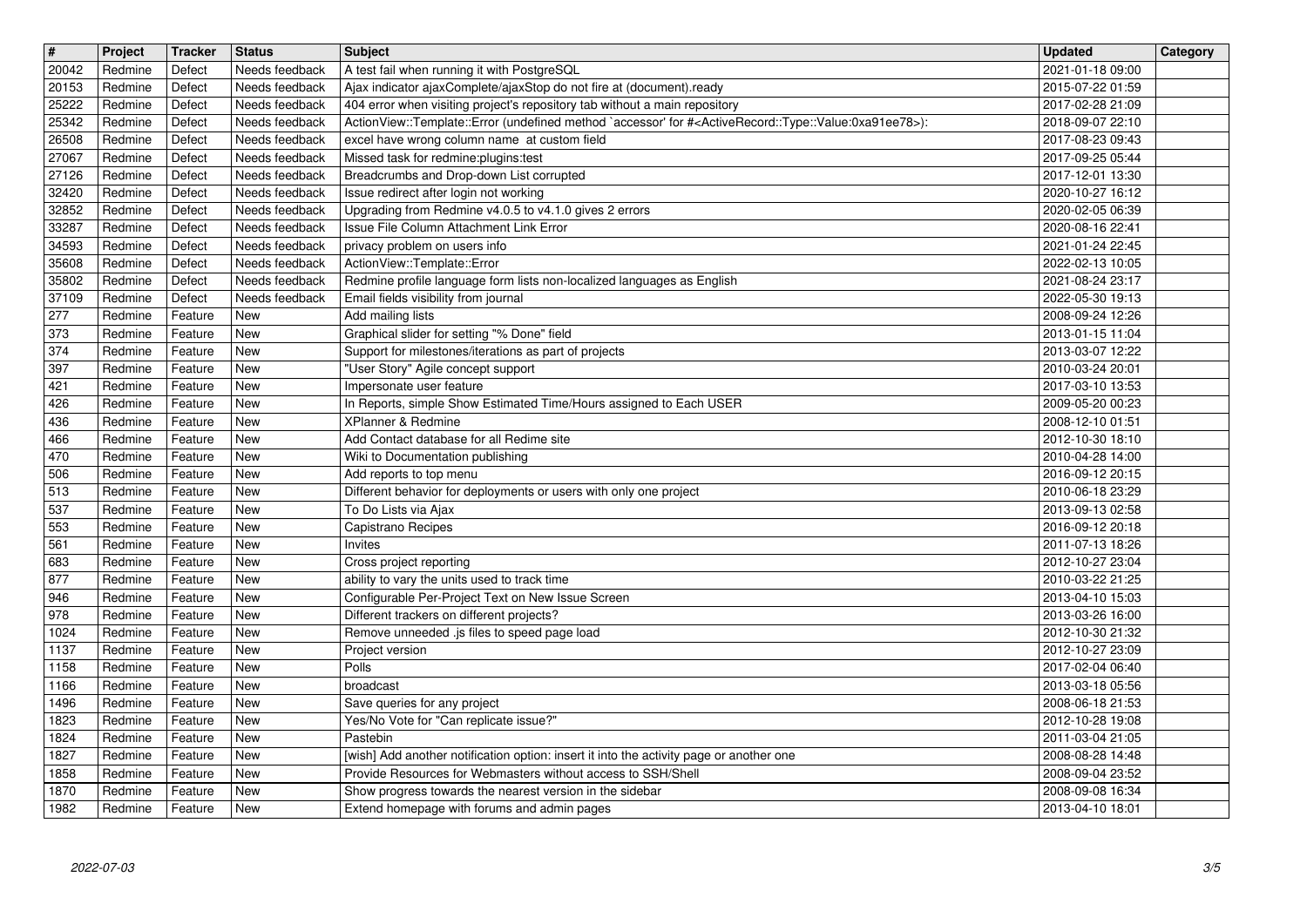| $\boxed{\textcolor{blue}{\#}}$ | Project            | Tracker            | <b>Status</b>            | <b>Subject</b>                                                                                                                                                                            | <b>Updated</b>                       | Category |
|--------------------------------|--------------------|--------------------|--------------------------|-------------------------------------------------------------------------------------------------------------------------------------------------------------------------------------------|--------------------------------------|----------|
| 2060<br>2082                   | Redmine<br>Redmine | Feature<br>Feature | New<br><b>New</b>        | Make project members visibility configurable to user groups<br>Rename Issue as Ticket (or ) in GUI                                                                                        | 2008-10-21 15:05<br>2008-10-25 05:50 |          |
| 2181                           | Redmine            | Feature            | <b>New</b>               | Display more statistics about a user on the account page                                                                                                                                  | 2013-02-18 04:33                     |          |
| 2389                           | Redmine            | Feature            | New                      | Standard and custom issue fields should have a description/tooltip                                                                                                                        | 2012-10-23 13:50                     |          |
| 2448<br>2460                   | Redmine<br>Redmine | Feature<br>Feature | New<br>New               | Graphviz of ticket dependencies (with example)<br>List files on version page                                                                                                              | 2016-11-30 14:00<br>2011-11-22 23:52 |          |
| 2579                           | Redmine            | Feature            | <b>New</b>               | Configure SSL schema for "private" actions.                                                                                                                                               | 2009-01-25 16:25                     |          |
| 2596<br>2613                   | Redmine<br>Redmine | Feature<br>Feature | New<br><b>New</b>        | There are X users currently {editing viewing} this ticket<br>Define working steps/packages for tickets                                                                                    | 2009-01-27 00:13<br>2009-02-05 11:11 |          |
| 2646                           | Redmine            | Feature            | <b>New</b>               | Having a dynamic sitemaps file for search robots scanning                                                                                                                                 | 2010-09-26 13:46                     |          |
| $\overline{2671}$<br>2675      | Redmine<br>Redmine | Feature<br>Feature | New<br>New               | Reports to show people's working performance and project overview status.<br>Watch - add a personal comment                                                                               | 2009-02-09 18:31<br>2009-02-05 09:25 |          |
| 2678                           | Redmine            | Feature            | New                      | Search and stats on workflow transitions                                                                                                                                                  | 2013-04-11 12:50                     |          |
| 2686                           | Redmine            | Feature            | <b>New</b>               | Role adminsitration with many projects / users -> grid overview, one submit                                                                                                               | 2020-09-08 12:04                     |          |
| 2709<br>2728                   | Redmine<br>Redmine | Feature<br>Feature | <b>New</b><br><b>New</b> | Modify default values<br>Offline Support                                                                                                                                                  | 2013-03-18 07:53<br>2013-04-19 22:56 |          |
| 2880                           | Redmine            | Feature            | <b>New</b>               | Possibility to know if an issue has been read by assignee                                                                                                                                 | 2013-03-18 13:59                     |          |
| 2885<br>2897                   | Redmine<br>Redmine | Feature<br>Feature | <b>New</b><br><b>New</b> | A segregated numbering per project<br>Tagging in Redmine                                                                                                                                  | 2013-03-18 17:08<br>2018-08-26 22:55 |          |
| 2951                           | Redmine            | Feature            | New                      | I would like to see Summery filtered on Versions                                                                                                                                          | 2009-03-13 12:18                     |          |
| 3001<br>3031                   | Redmine<br>Redmine | Feature<br>Feature | <b>New</b><br><b>New</b> | "Assign to" history in filter or etc.<br>context menu won't allow Assigned_To change cross projects                                                                                       | 2017-09-21 12:38<br>2009-03-23 18:10 |          |
| 3048                           | Redmine            | Feature            | <b>New</b>               | Central Wiki, FAQ, Documents, etc. for different Projects                                                                                                                                 | 2010-07-21 19:21                     |          |
| 3077                           | Redmine            | Feature            | <b>New</b>               | Customer Feedback System                                                                                                                                                                  | 2013-03-18 20:51                     |          |
| 3090<br>3103                   | Redmine<br>Redmine | Feature<br>Feature | New<br><b>New</b>        | field "Assigned to" with roles<br>function suggestion about open area of information                                                                                                      | 2013-03-18 16:50<br>2009-04-02 07:45 |          |
| $\sqrt{3125}$                  | Redmine            | Feature            | <b>New</b>               | Merging 2 different Redmine Installations                                                                                                                                                 | 2018-02-27 04:46                     |          |
| $\boxed{3146}$<br>3197         | Redmine<br>Redmine | Feature<br>Feature | <b>New</b><br><b>New</b> | Optional Filters in custom queries<br>DateStatusChanged                                                                                                                                   | 2009-04-09 13:14<br>2013-03-18 15:20 |          |
| 3269                           | Redmine            | Feature            | New                      | Writing a single batch file for all rake tasks                                                                                                                                            | 2009-05-14 00:15                     |          |
| 3428<br>3443                   | Redmine            | Feature            | <b>New</b><br>New        | Need AJAX Based Issue Addition                                                                                                                                                            | 2011-11-04 19:59                     |          |
| 3487                           | Redmine<br>Redmine | Feature<br>Feature | <b>New</b>               | Show users<br>Downloadable files on another host                                                                                                                                          | 2013-04-09 14:08<br>2013-03-18 15:31 |          |
| 3505                           | Redmine            | Feature            | <b>New</b>               | Risk Management                                                                                                                                                                           | 2011-02-10 00:11                     |          |
| 3506<br>3508                   | Redmine<br>Redmine | Feature<br>Feature | New<br><b>New</b>        | Need ability to restrict which role can update/select the target version when updating or submitting an issue<br>Migrating individual project from redmine to another instance of redmine | 2013-03-18 16:47<br>2009-06-18 08:27 |          |
| 3513                           | Redmine            | Feature            | <b>New</b>               | Baseline Project                                                                                                                                                                          | 2020-11-26 16:29                     |          |
| 3529<br>3603                   | Redmine<br>Redmine | Feature<br>Feature | New<br>New               | Deleting a tracker does not allow you to reassign issues to a different tracker<br>Add a way to change issue start-/due dates directly from the issue list                                | 2013-03-27 05:03<br>2011-11-24 20:29 |          |
| 3620                           | Redmine            | Feature            | <b>New</b>               | Roles displayed for users in admin area                                                                                                                                                   | 2013-03-18 16:44                     |          |
| 3702                           | Redmine            | Feature            | New                      | History tickets                                                                                                                                                                           | 2013-03-18 16:58                     |          |
| 3788<br>3895                   | Redmine<br>Redmine | Feature<br>Feature | New<br>New               | Fields with dropdowns should not show if there are no values<br>CSS class "selected" should be assigned to selected items in the top-menu                                                 | 2009-08-27 19:48<br>2011-04-09 18:54 |          |
|                                |                    |                    |                          |                                                                                                                                                                                           |                                      |          |
|                                |                    |                    |                          |                                                                                                                                                                                           |                                      |          |
|                                |                    |                    |                          |                                                                                                                                                                                           |                                      |          |
|                                |                    |                    |                          |                                                                                                                                                                                           |                                      |          |
|                                |                    |                    |                          |                                                                                                                                                                                           |                                      |          |
|                                |                    |                    |                          |                                                                                                                                                                                           |                                      |          |
|                                |                    |                    |                          |                                                                                                                                                                                           |                                      |          |
|                                |                    |                    |                          |                                                                                                                                                                                           |                                      |          |
|                                |                    |                    |                          |                                                                                                                                                                                           |                                      |          |
|                                |                    |                    |                          |                                                                                                                                                                                           |                                      |          |